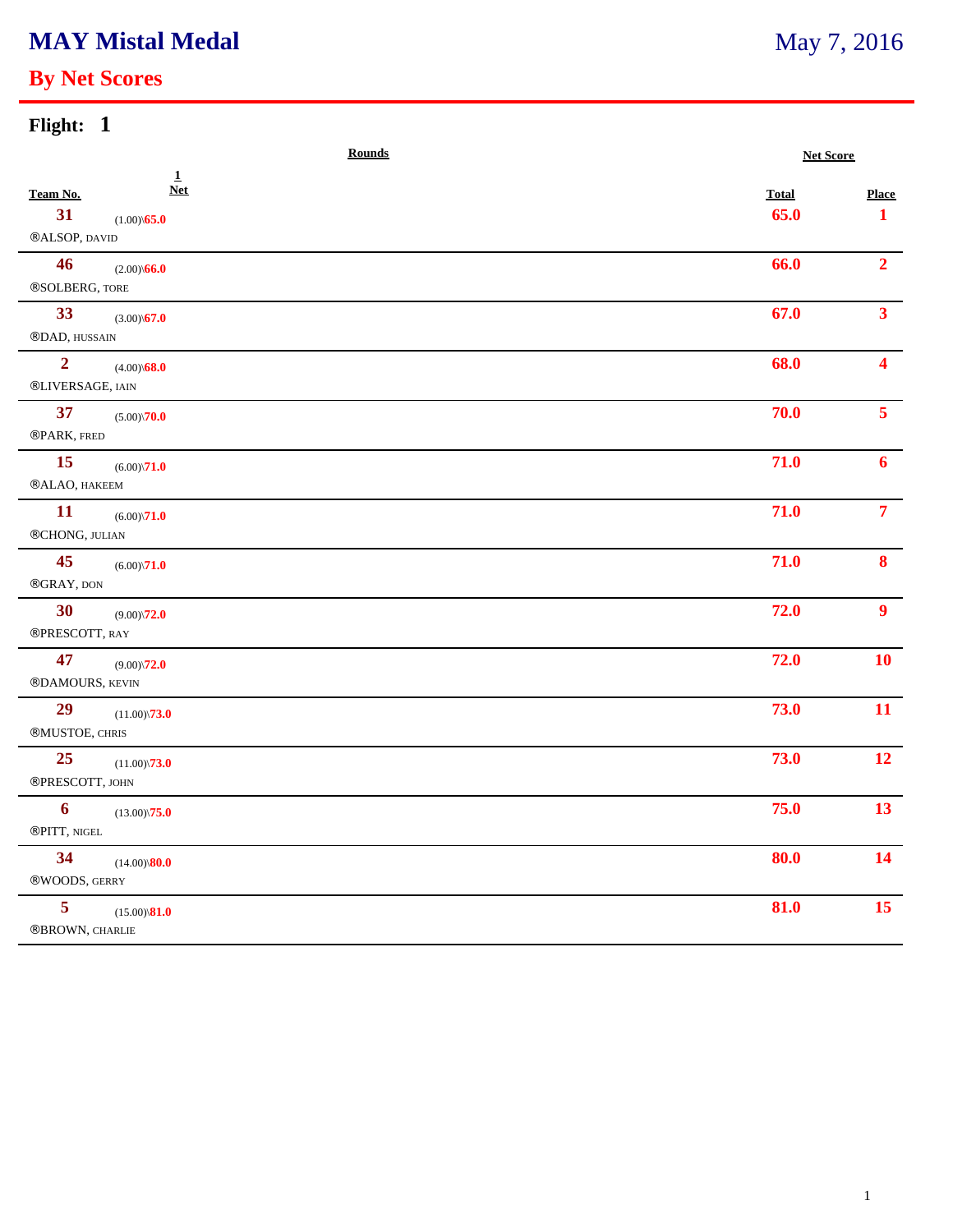## **MAY Mistal Medal**

### **By Net Scores**

| Flight: 2                                                                                          |                      |                              |  |
|----------------------------------------------------------------------------------------------------|----------------------|------------------------------|--|
|                                                                                                    | <b>Rounds</b>        | <b>Net Score</b>             |  |
| $\mathbf{1}$<br><b>Net</b><br>Team No.<br><b>10</b><br>$(1.00)\$ <b>61.0</b><br>®BATTERSBY, ELLIOT | <b>Total</b><br>61.0 | <b>Place</b><br>$\mathbf{1}$ |  |
| 41<br>$(1.00)\sqrt{61.0}$<br>®KAZDAL, RECEP                                                        | 61.0                 | 2 <sub>1</sub>               |  |
| 23<br>$(3.00)\sqrt{65.0}$<br>®DHANJU, KAMAL                                                        | 65.0                 | 3 <sup>7</sup>               |  |
| $\boldsymbol{9}$<br>$(3.00)\$ 65.0<br>®BATTERSBY, GARY                                             | 65.0                 | $\overline{\mathbf{4}}$      |  |
| 39<br>$(5.00)\$ <b>67.0</b><br>®OJEDA, ANTONIO                                                     | 67.0                 | 5 <sup>7</sup>               |  |
| 35<br>$(5.00)\$ 67.0<br>®DUTTA, MITRANGSHU                                                         | 67.0                 | 6                            |  |
| 13<br>$(7.00)\sqrt{71.0}$<br>$@AL$ ZAKWANI, AHMED                                                  | 71.0                 | 7 <sup>1</sup>               |  |
| 17<br>$(7.00)\sqrt{71.0}$<br>®KOULI, PAWAN                                                         | 71.0                 | 8                            |  |
| $\mathbf{3}$<br>$(9.00)\backslash\mathbf{72.0}$<br>®HENSON, RIC                                    | 72.0                 | 9 <sup>°</sup>               |  |
| 22<br>$(9.00)\backslash\mathbf{72.0}$<br>®DHANJU, JAS                                              | 72.0                 | <b>10</b>                    |  |
| 38<br>$(11.00)\sqrt{73.0}$<br>®BORGES, ALEX                                                        | 73.0                 | <b>11</b>                    |  |
| 40<br>$(12.00)\sqrt{74.0}$<br>®ROY, ALISTAIR                                                       | 74.0                 | 12                           |  |
| 21<br>$(13.00)\sqrt{77.0}$<br>$\circledR$ SINGH, AJIT                                              | 77.0                 | 13                           |  |
| 43<br>$(14.00)\sqrt{79.0}$<br>®RESTUCCI, RAOUL                                                     | 79.0                 | 14                           |  |
| $\mathbf{1}$<br>$(15.00)\$ <sup>84.0</sup><br>®CONDON, KERRY                                       | 84.0                 | 15                           |  |

## **14** (15.00)\**84.0 84.0 84.0 84.0 84.0**

®AL YAHYAI, SULAIMAN